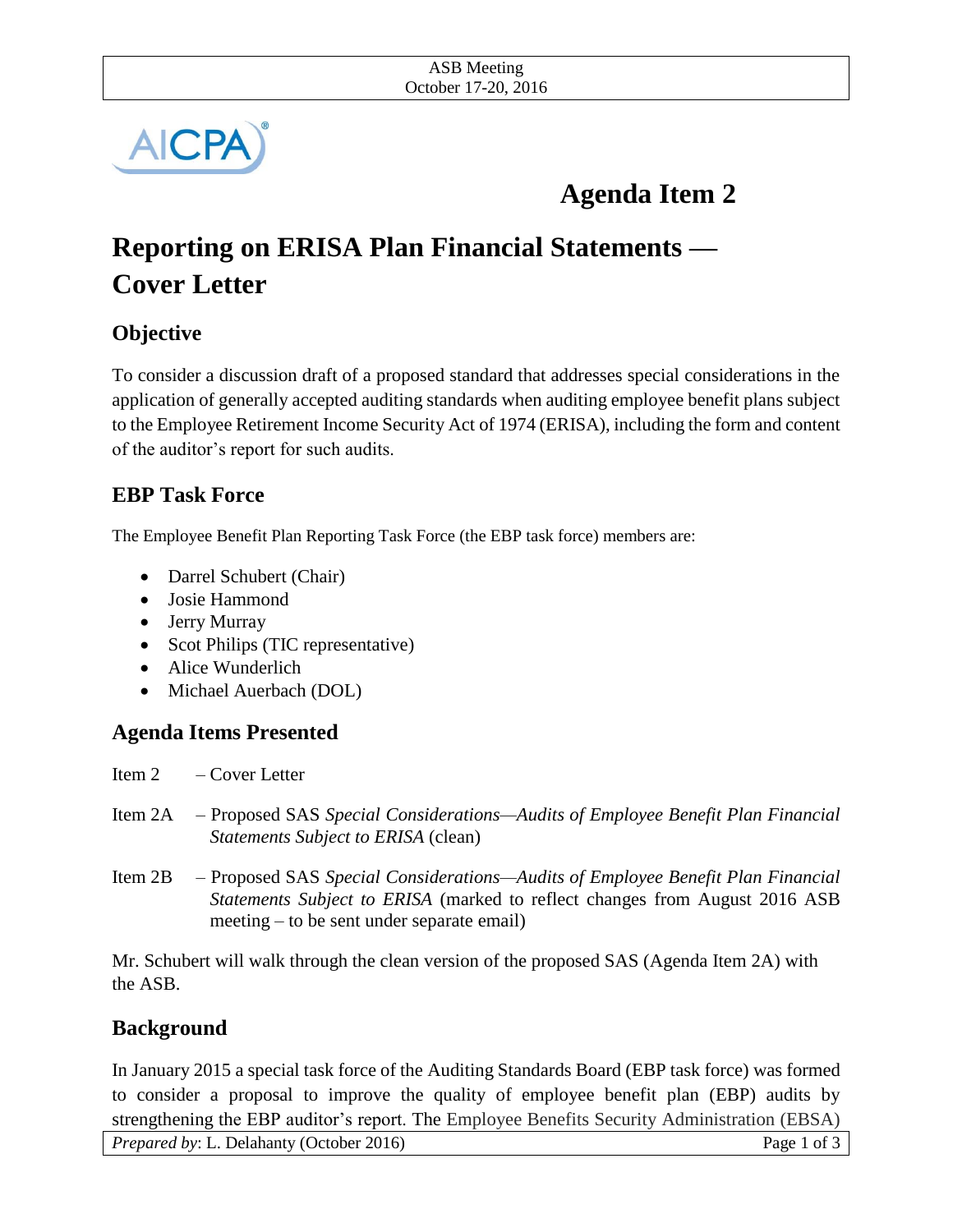of the Department of Labor (DOL) asked us to rethink the EBP auditor's report to help auditors better understand their responsibilities and to provide users with more information about what auditors do, especially when management imposes a limitation on the scope of the audit, as permitted by the DOL's rules and regulations for reporting and disclosure under the Employee Retirement Income Security Act of 1974 (ERISA). The DOL provided specific suggestions on ways to improve auditor reporting for plans.

#### **Prior ASB Discussions**

The ASB discussed this topic at the July 2015, October 2015, May 2016, and August 2016 ASB meetings. The ASB provided the EBP task force with direction on various aspects of this project. The highlights from the ASB meetings summarize the ASB's discussions.

At the August 2016 meeting the ASB continued to support reporting on specific plan provisions relating to the financial statements, and including the findings in the report. In addition, the ASB supported the development of a standalone report for ERISA plan financial statements when the ERISA-permitted scope limitation is imposed.

The ASB also asked the task force to include all relevant reporting requirements in the proposed SAS and scope ERISA plan audits out of AU-C section 700, *Forming an Opinion and Reporting on Financial Statements*.

#### **Subsequent Task Force Discussions**

Subsequent to the August 2016 ASB meeting, the EBP task force held conference calls to consider the comments from the ASB meeting and discuss various aspects of the proposed SAS. In particular, the EBP task force scoped employee benefit plans out of AU-C section 700 and included applicable AU-C 700 content in the proposed SAS. The EBP task force reorganized the proposed SAS to better incorporate the new required audit procedures for specific plan provisions relating to the financial statements, as part of the audit. In addition, the EBP task force further expanded the guidance about the reporting of findings.

### *Including Percentage of Investments Certified in the Auditor's Report*

At the August 2016 ASB meeting, the ASB asked the task force to consider including the percentage of investments that are certified in the auditor's report to provide information about the extent of assets that have been certified. In response to the ASB's request, the EBP task force asked the EBP Expert Panel for feedback on whether including the percentage of investments certified in the auditor's report would be meaningful. Both the EBP task force and the EBP Expert Panel believe including such information in the auditor's report would be misleading and is unnecessary. Both groups believe that the disclosure in the notes to the financial statements is sufficient to provide users with an understanding about the extent of the assets that have been certified. In addition, they believe that including a percentage of assets certified would overshadow the audit work that is performed on the related income statement items. Accordingly, the task force has not included a proposed requirement to include such information in the auditor's report.